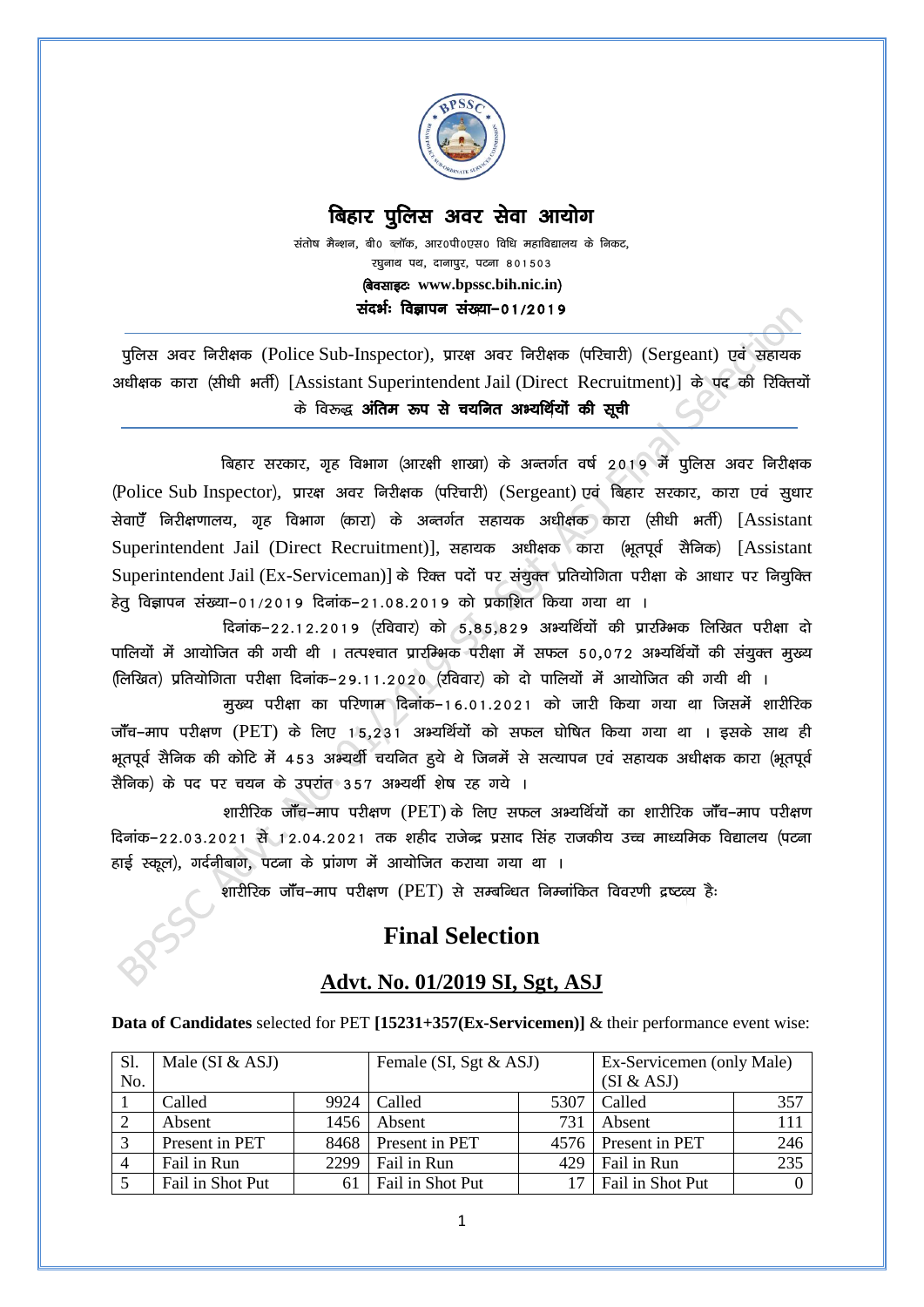| 6              | Fail in High                                 | 1228     | Fail in High Jump                                                            | 398            | Fail in High             | $\overline{2}$              |  |
|----------------|----------------------------------------------|----------|------------------------------------------------------------------------------|----------------|--------------------------|-----------------------------|--|
|                | Jump                                         |          |                                                                              |                | Jump                     |                             |  |
| $\overline{7}$ | Fail in Long                                 | 294      | Fail in Long Jump                                                            | 99             | Fail in Long             | $\Omega$                    |  |
|                | Jump                                         |          |                                                                              |                | Jump                     |                             |  |
| 8              | Fail in                                      | 191      | Fail in                                                                      | 1299           | Fail in                  | $\overline{0}$              |  |
|                | Height/Chest                                 |          | Height/Weight                                                                |                | Height/Chest             |                             |  |
| 9              | <b>FIR</b>                                   |          | <b>FIR</b>                                                                   | $\overline{2}$ | <b>FIR</b>               | $\boldsymbol{0}$            |  |
| 10             | Absent in                                    | $\theta$ | Absent in Physical                                                           | $\overline{2}$ | Absent in                | $\overline{0}$              |  |
|                | Physical                                     |          | Events/Height                                                                |                | Physical                 |                             |  |
|                | Events/Height                                |          | Measurement                                                                  |                | Events/Height            |                             |  |
|                | Measurement                                  |          |                                                                              |                | Measurement              |                             |  |
| 11             | Qualified for                                | 4394     | Qualified for                                                                | 2330           | Qualified for            | 9                           |  |
|                | Document                                     |          | Document                                                                     |                | Document                 |                             |  |
|                | Verification (DV)                            |          | Verification (DV)                                                            |                | Verification (DV)        |                             |  |
|                | <b>Status of Document Verification (DV):</b> |          |                                                                              |                |                          |                             |  |
|                |                                              |          | $\overline{\phantom{0}}$<br>$\sim$ $\sim$ $\sim$ $\sim$ $\sim$ $\sim$ $\sim$ |                | $\overline{\phantom{0}}$ | $\sim$ $\sim$ $\sim$ $\sim$ |  |

#### **Status of Document Verification (DV):**

| Sl.            | Male (SI, Sgt & ASJ)    |      | Female (SI, Sgt & ASJ)  |          | Ex-Servicemen (only Male) |          |
|----------------|-------------------------|------|-------------------------|----------|---------------------------|----------|
| No.            |                         |      |                         |          | (SI, Sgt & ASJ)           |          |
| -1             | Category                | 9    | Category                | 38       | Category                  | $\theta$ |
|                | Mismatch                |      | Mismatch                |          | Mismatch                  |          |
| 2              | <b>DOB</b> Mismatch     | 0    | <b>DOB</b> Mismatch     | 4        | <b>DOB</b> Mismatch       | $\Omega$ |
| $\overline{3}$ | <b>Educational Cut-</b> | 0    | <b>Educational Cut-</b> |          | <b>Educational Cut-</b>   | $\Omega$ |
|                | off Mismatch            |      | off Mismatch            |          | off Mismatch              |          |
| $\overline{4}$ | Lack of                 | 6    | Lack of                 | 2        | Lack of                   | 0        |
|                | Documents               |      | Documents               |          | Documents                 |          |
| 5              | <b>Having Criminal</b>  | 3    | <b>Having Criminal</b>  | $\Omega$ | <b>Having Criminal</b>    | $\Omega$ |
|                | Cases                   |      | Cases                   |          | Cases                     |          |
| 6              | Qualified in            | 4376 | Qualified in            | 2285     | Qualified in              | 9        |
|                | Document                |      | Document                |          | Document                  |          |
|                | Verification            |      | Verification            |          | Verification              |          |

# **Data of Male Candidates who appeared for Physical Test of Sergeant:**

| S1.            | Male (Sergeant)           |      |
|----------------|---------------------------|------|
| No.            |                           |      |
|                | Participated in Shot Put  | 6168 |
| $\overline{2}$ | Fail in Shot Put          | 4116 |
| 3              | Fail in High Jump         | 1586 |
| 4              | Fail in Long Jump         | 262  |
| 5              | Fail in Height/Chest      |      |
|                | Fail in Document          |      |
|                | Verification              |      |
|                | Qualified for the post of | 190  |
|                | Sergeant                  |      |

One Candidate in Ex-Servicemen Category qualified for the post of Sergeant.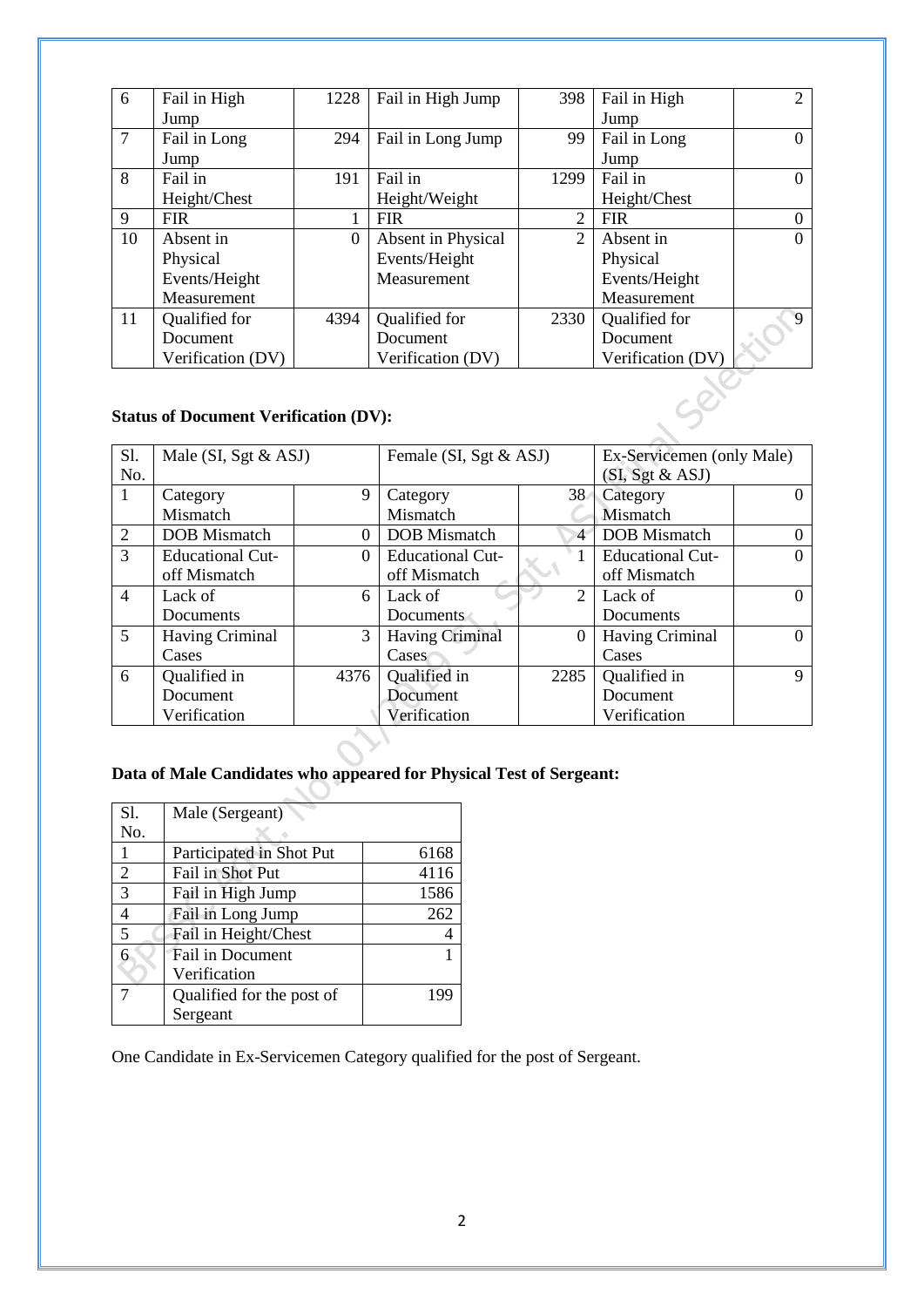| Total number of Candidates qualified to be considered for the posts of SI, Sergeant & ASJ: |  |  |  |  |
|--------------------------------------------------------------------------------------------|--|--|--|--|
|--------------------------------------------------------------------------------------------|--|--|--|--|

| IJΙ. | Post     | Male | Female | Ex-        |
|------|----------|------|--------|------------|
| No.  |          |      |        | Servicemen |
|      | IJΙ      | 4376 | 2285   |            |
|      | Sergeant | 199  | 2285   |            |
|      | പാം      | 4376 | 2285   |            |

**Total No. of Candidates found fit for various posts in combined recruitment was 6670.** Their merit list was generated from merit serial no. 1 to merit serial no. 6670. Each & every Candidate was considered for selection in accordance with the set principle of Merit-cum-Choice-cum-Suitability & was allotted a post according to Reservation Category & availability of Vacancy.

#### **Vacancy: Sub-Inspector of Police**

| Category                 | <b>Vacancy</b> |                          |  |  |
|--------------------------|----------------|--------------------------|--|--|
|                          | <b>Total</b>   | Female $(35%)$           |  |  |
| General                  | 825            | 289                      |  |  |
| <b>EWS</b>               | 207            | 62                       |  |  |
| BC                       | 248            | 82                       |  |  |
| <b>EBC</b>               | 369            | 129                      |  |  |
| <b>SC</b>                | 330            | 124                      |  |  |
| <b>ST</b>                | 21             | 07                       |  |  |
| BC Women (3%)            | 62             | ۰                        |  |  |
| Total                    | 2062           | 693                      |  |  |
| Wards of Freedom Fighter | posts reserved | $\overline{\phantom{0}}$ |  |  |

#### **Vacancy: Police Sergeant**

| Vacancy: Police Sergeant |                  |                |  |  |  |
|--------------------------|------------------|----------------|--|--|--|
| Category                 | <b>Vacancy</b>   |                |  |  |  |
|                          | <b>Total</b>     | Female $(35%)$ |  |  |  |
| General                  | 80               | 28             |  |  |  |
| <b>EWS</b>               | 22               | 06             |  |  |  |
| <b>BC</b>                | 26               | 09             |  |  |  |
| <b>EBC</b>               | 40               | 14             |  |  |  |
| <b>SC</b>                | 38               | 13             |  |  |  |
| <b>ST</b>                | 03               | $\overline{0}$ |  |  |  |
| BC Women (3%)            | 06               |                |  |  |  |
| Total                    | 215              | 71             |  |  |  |
| Wards of Freedom Fighter | 4 posts reserved |                |  |  |  |

**Vacancy: Assistant Superintendent Jail (Direct Recruitment)**

| <b>Category</b>          | <b>Vacancy</b>   |                     |  |  |
|--------------------------|------------------|---------------------|--|--|
|                          | <b>Total</b>     | <b>Female</b> (35%) |  |  |
| General                  | 51               | 17                  |  |  |
| <b>EWS</b>               | 13               | 04                  |  |  |
| BC                       | 15               | 05                  |  |  |
| <b>EBC</b>               | 22               | 08                  |  |  |
| <b>SC</b>                | 19               | 07                  |  |  |
| <b>ST</b>                | 01               | 00                  |  |  |
| BC Women (3%)            | 04               |                     |  |  |
| Total                    | 125              |                     |  |  |
| Wards of Freedom Fighter | 3 posts reserved |                     |  |  |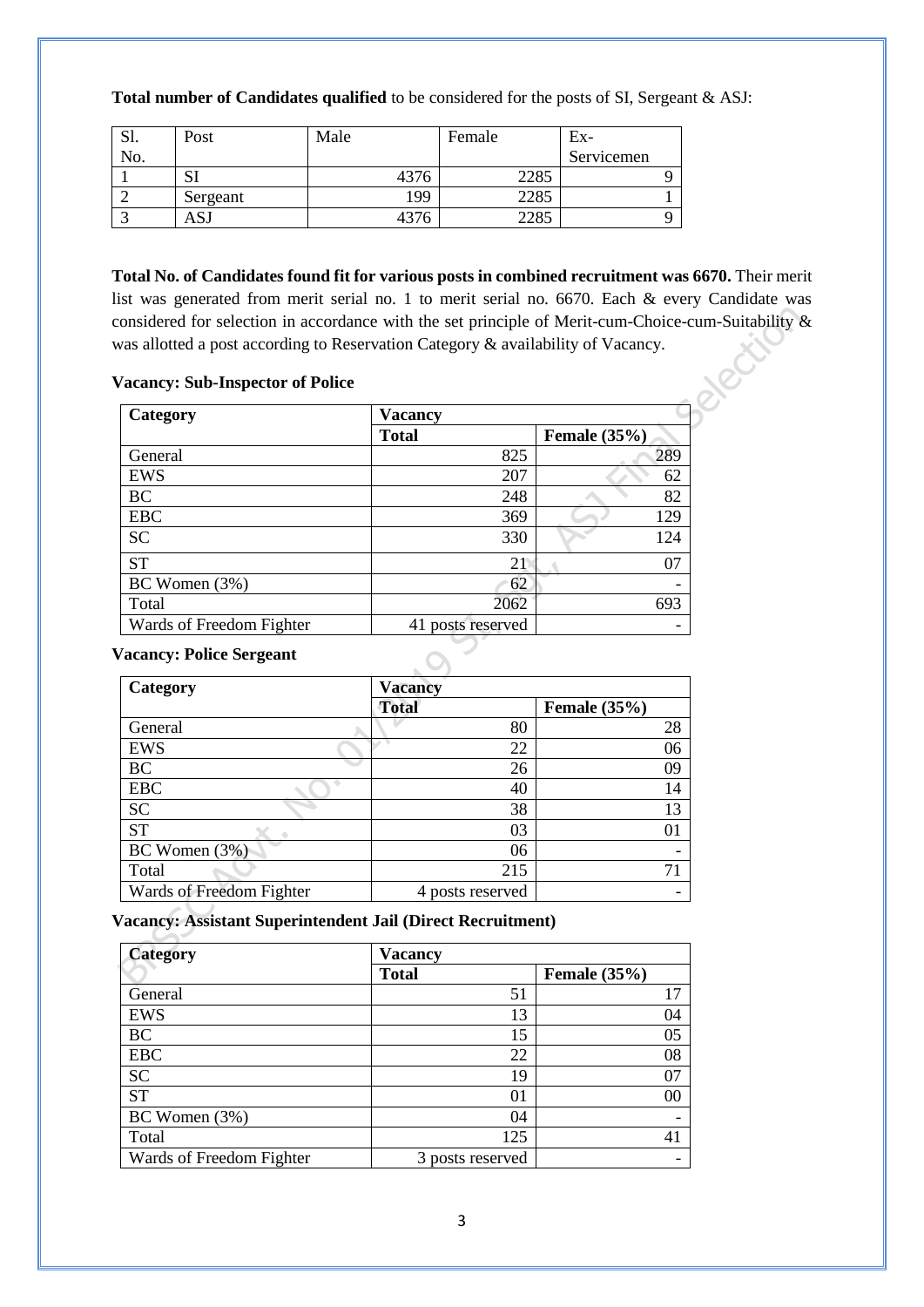#### **Final Selection of Sub-Inspector of Police, Police Sergeant & Assistant Superintendent Jail (Direct Recruitment):**

**Data of selected Candidates (Wards of Freedom Fighters):**

**1. SI**

| Sl. | Category   | <b>Male</b> | <b>Female</b> | <b>Total</b> |
|-----|------------|-------------|---------------|--------------|
| No. |            |             |               |              |
|     | General    | 12          |               | 13           |
| 2.  | <b>EWS</b> | 9           |               |              |
| 3.  | BC         | 12          |               | 12           |
| 4.  | <b>EBC</b> |             |               |              |
| 5.  | <b>SC</b>  |             |               |              |
| 6.  | <b>ST</b>  |             |               |              |
|     | Total      |             |               |              |

### **2. Sergeant**

| Sl.<br>No. | Category   | <b>Male</b> | Female | <b>Total</b> |
|------------|------------|-------------|--------|--------------|
|            | General    |             | 2      |              |
| 2.         | <b>EWS</b> |             |        |              |
| 3.         | BC         |             |        |              |
| 4.         | <b>EBC</b> |             |        |              |
| 5.         | <b>SC</b>  |             |        |              |
| 6.         | <b>ST</b>  |             |        |              |
|            | Total      |             | 3      |              |

#### **3. ASJ**

| Sl.<br>No. | Category   | <b>Male</b> | Female | <b>Total</b> |  |
|------------|------------|-------------|--------|--------------|--|
|            | General    |             |        |              |  |
| 2.         | <b>EWS</b> |             |        |              |  |
| 3.         | <b>BC</b>  |             |        |              |  |
| ч.         | <b>EBC</b> |             |        |              |  |
| 5.         | <b>SC</b>  |             |        |              |  |
| 6.         | <b>ST</b>  |             |        |              |  |
|            | Total      | 3           |        | $\mathbf{c}$ |  |

## **Data of all selected Candidates (SI):**

| Category         | <b>No. of Candidates selected</b> |               |              |  |  |  |
|------------------|-----------------------------------|---------------|--------------|--|--|--|
|                  | <b>Male</b>                       | <b>Female</b> | <b>Total</b> |  |  |  |
| General          | 524                               | 288           | 812          |  |  |  |
| <b>EWS</b>       | 136                               | 62            | 198          |  |  |  |
| BČ               | 154                               | 82            | 236          |  |  |  |
| <b>EBC</b>       | 233                               | 129           | 362          |  |  |  |
| <b>SC</b>        | 206                               | 124           | 330          |  |  |  |
| <b>ST</b>        | 14                                | 07            | 21           |  |  |  |
| BC Women $(3%)$  |                                   | 62            | 62           |  |  |  |
| Wards of Freedom | 40                                | $\Omega$      | 41           |  |  |  |
| Fighters         |                                   |               |              |  |  |  |
| <b>Total</b>     | 1307                              | 755           | 2062         |  |  |  |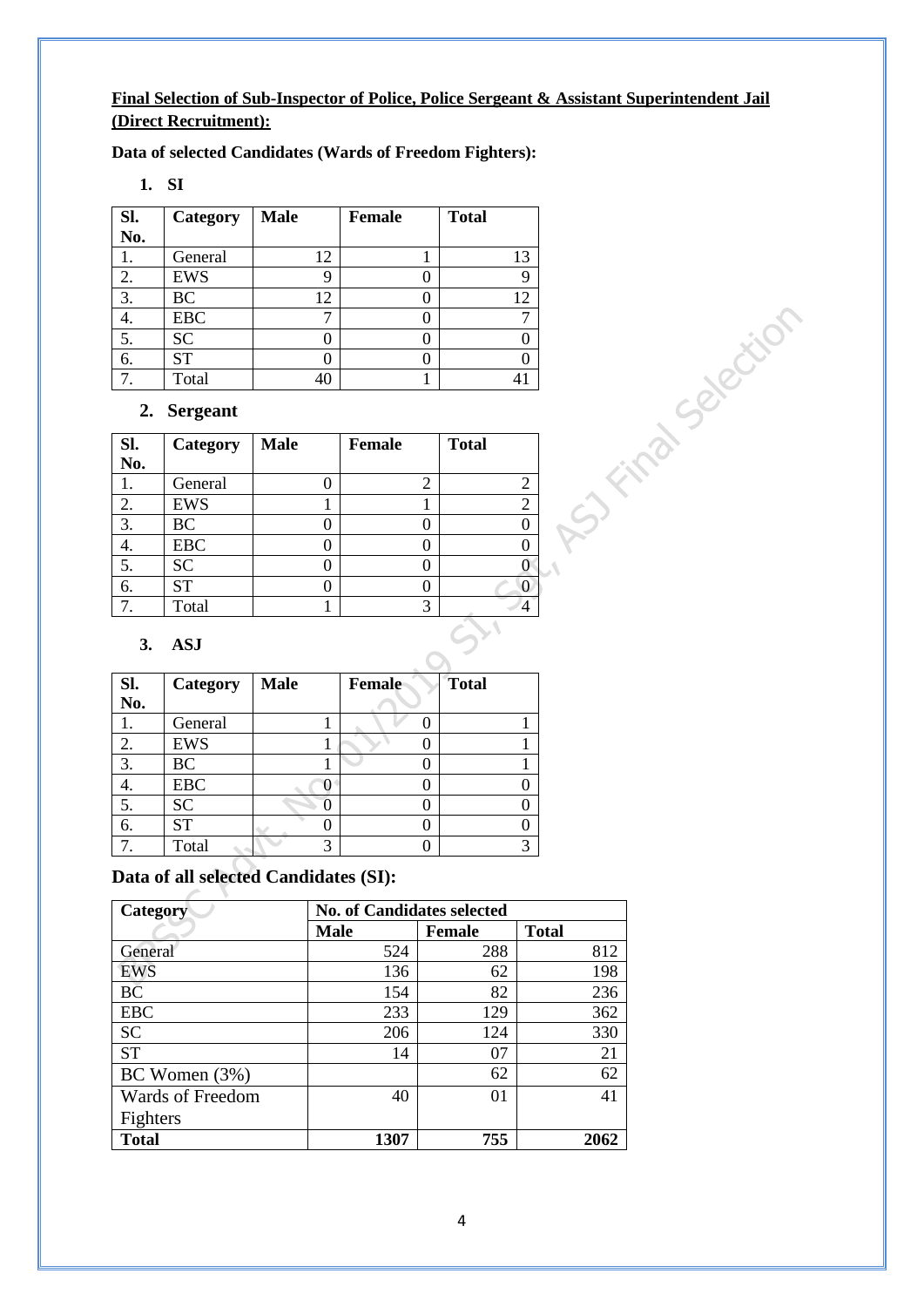# **Data of all selected Candidates (Sergeant):**

| Category         | <b>No. of Candidates selected</b> |               |              |  |  |  |
|------------------|-----------------------------------|---------------|--------------|--|--|--|
|                  | Male                              | <b>Female</b> | <b>Total</b> |  |  |  |
| General          | 52                                | 26            | 78           |  |  |  |
| EWS              | 15                                | 05            | 20           |  |  |  |
| <b>BC</b>        | 17                                | 09            | 26           |  |  |  |
| <b>EBC</b>       | 26                                | 14            | 40           |  |  |  |
| <b>SC</b>        | 25                                | 13            | 38           |  |  |  |
| <b>ST</b>        | 01                                | 02            | 03           |  |  |  |
| BC Women(3%)     |                                   | 06            | 06           |  |  |  |
| Wards of Freedom | 0 <sub>1</sub>                    | 03            | 04           |  |  |  |
| Fighters         |                                   |               |              |  |  |  |
| <b>Total</b>     | 137                               | 78            | 215          |  |  |  |

|  |  |  |  | Data of all selected Candidates (ASJ): |  |  |
|--|--|--|--|----------------------------------------|--|--|
|--|--|--|--|----------------------------------------|--|--|

| Category         | <b>No. of Candidates selected</b> |               |              |  |  |  |
|------------------|-----------------------------------|---------------|--------------|--|--|--|
|                  | <b>Male</b>                       | <b>Female</b> | <b>Total</b> |  |  |  |
| General          | 33                                | 17            | 50           |  |  |  |
| <b>EWS</b>       | 08                                | 04            | 12           |  |  |  |
| BC               | 09                                | 05            | 14           |  |  |  |
| <b>EBC</b>       | 14                                | 08            | 22           |  |  |  |
| <b>SC</b>        | 12                                | 07            | 19           |  |  |  |
| <b>ST</b>        | 0 <sub>1</sub>                    | 00            | 01           |  |  |  |
| BC Women $(3%)$  |                                   | 04            | 04           |  |  |  |
| Wards of Freedom | 03                                | 00            | 03           |  |  |  |
| Fighters         |                                   |               |              |  |  |  |
| <b>Total</b>     | 80                                | 45            | 125          |  |  |  |

# Data of Candidates not selected:

| Sl. | Category     | Male | Female | Total |
|-----|--------------|------|--------|-------|
| No. |              |      |        |       |
|     | General      | 109  | 149    | 258   |
| 2.  | <b>EWS</b>   | 607  | 283    | 890   |
| 3.  | BC           | 862  | 444    | 1306  |
| 4.  | <b>EBC</b>   | 779  | 230    | 1009  |
| 5.  | <b>SC</b>    | 452  | 283    | 735   |
| 6.  | <b>ST</b>    | 52   | 18     | 70    |
| 7.  | <b>Total</b> | 2861 | 1407   | 4268  |

# **Cut-off:**

| S1. | Category                | Male         |            | Female       |            |
|-----|-------------------------|--------------|------------|--------------|------------|
| No. |                         | <b>Marks</b> | Percentage | <b>Marks</b> | Percentage |
| 1.  | General                 | 150.0        | 75.0       | 137.6        | 68.8       |
| 2.  | <b>EWS</b>              | 145.0        | 72.5       | 130.8        | 65.4       |
| 3.  | <b>BC</b>               | 145.6        | 72.8       | 127.6        | 63.8       |
| 4.  | <b>EBC</b>              | 143.2        | 71.6       | 118.6        | 59.3       |
| 5.  | <b>SC</b>               | 134.0        | 67.0       | 107.6        | 53.8       |
| 6.  | <b>ST</b>               | 140.6        | 70.3       | 116.8        | 58.4       |
| 7.  | <b>BC</b> Women         |              |            | 127.4        | 63.7       |
| 8.  | <b>Wards of Freedom</b> | 132.2        | 66.1       | 129.6        | 64.8       |
|     | Fighters                |              |            |              |            |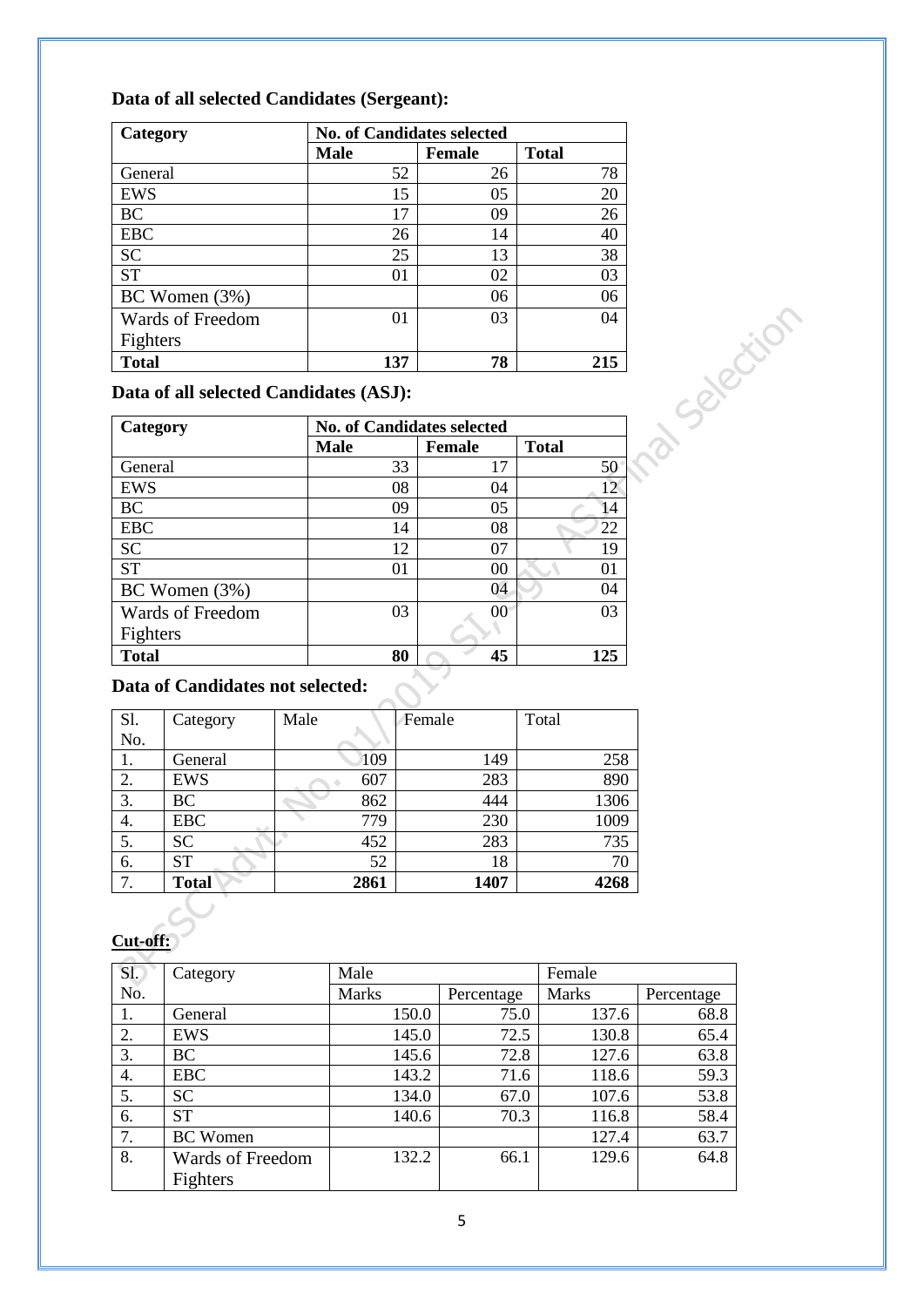| 6510010051 | 6510020343 | 6510030577 | 6510050070 | 6510060422 | 6510080188 | 6511010550 |
|------------|------------|------------|------------|------------|------------|------------|
| 6510010064 | 6510020351 | 6510030585 | 6510050108 | 6510060430 | 6510080210 | 6511010562 |
| 6510010075 | 6510020394 | 6510030618 | 6510050150 | 6510060460 | 6510080230 | 6511010577 |
| 6510010114 | 6510020413 | 6510030619 | 6510050157 | 6510060479 | 6510080258 | 6511010593 |
| 6510010124 | 6510020421 | 6510030660 | 6510050164 | 6510060520 | 6510080276 | 6511010602 |
| 6510010126 | 6510020428 | 6510030666 | 6510050190 | 6510060555 | 6510080310 | 6511010604 |
| 6510010151 | 6510020449 | 6510030773 | 6510050193 | 6510060574 | 6510080343 | 6511010610 |
| 6510010160 | 6510020450 | 6510030779 | 6510050214 | 6510060635 | 6510080418 | 6511010614 |
| 6510010169 | 6510020500 | 6510030780 | 6510050232 | 6510060642 | 6510080420 | 6511010622 |
| 6510010200 | 6510020536 | 6510030813 | 6510050246 | 6510060709 | 6510080475 | 6511010645 |
| 6510010252 | 6510020537 | 6510030837 | 6510050257 | 6510060725 | 6510080477 | 6511010678 |
| 6510010263 | 6510020545 | 6510030846 | 6510050258 | 6510060752 | 6510090017 | 6511010702 |
| 6510010265 | 6510020548 | 6510030932 | 6510050275 | 6510060755 | 6510090052 | 6511010723 |
| 6510010269 | 6510020568 | 6510030940 | 6510050290 | 6510060766 | 6510090055 | 6511010724 |
| 6510010340 | 6510020579 | 6510030951 | 6510050316 | 6510060816 | 6510090067 | 6511010727 |
| 6510010375 | 6510020584 | 6510030953 | 6510050324 | 6510060867 | 6510090073 | 6511010781 |
| 6510010384 | 6510020587 | 6510030967 | 6510050330 | 6510060889 | 6510090077 | 6511010820 |
| 6510010393 | 6510020635 | 6510030985 | 6510050345 | 6510060891 | 6510090082 | 6511010826 |
| 6510010396 | 6510020677 | 6510040059 | 6510050360 | 6510060934 | 6510090089 | 6511010881 |
| 6510010408 | 6510020684 | 6510040067 | 6510050373 | 6510070009 | 6510090129 | 6511010892 |
| 6510010419 | 6510020704 | 6510040079 | 6510050419 | 6510070058 | 6510090180 | 6511010923 |
| 6510010421 | 6510020706 | 6510040089 | 6510050432 | 6510070075 | 6510090265 | 6511010937 |
| 6510010491 | 6510020762 | 6510040096 | 6510050435 | 6510070092 | 6510090272 | 6511010966 |
| 6510010507 | 6510020768 | 6510040102 | 6510050436 | 6510070093 | 6510090278 | 6511020022 |
| 6510010517 | 6510020787 | 6510040110 | 6510050507 | 6510070134 | 6510090308 | 6511020046 |
| 6510010551 | 6510020804 | 6510040115 | 6510060019 | 6510070161 | 6510090375 | 6511020071 |
| 6510010588 | 6510020850 | 6510040126 | 6510060029 | 6510070179 | 6510090381 | 6511020078 |
| 6510010593 | 6510020861 | 6510040128 | 6510060040 | 6510070195 | 6510090385 | 6511020080 |
| 6510010597 | 6510030048 | 6510040131 | 6510060042 | 6510070255 | 6511010020 | 6511020130 |
| 6510010604 | 6510030108 | 6510040134 | 6510060099 | 6510070276 | 6511010064 | 6511020203 |
| 6510010610 | 6510030128 | 6510040197 | 6510060100 | 6510070293 | 6511010078 | 6511020209 |
| 6510010635 | 6510030148 | 6510040207 | 6510060120 | 6510070298 | 6511010116 | 6511020213 |
| 6510010644 | 6510030153 | 6510040208 | 6510060157 | 6510070302 | 6511010167 | 6511020276 |
| 6510010653 | 6510030222 | 6510040226 | 6510060160 | 6510070303 | 6511010177 | 6511020323 |
| 6510020004 | 6510030301 | 6510040292 | 6510060182 | 6510070331 | 6511010229 | 6511020350 |
| 6510020045 | 6510030308 | 6510040294 | 6510060188 | 6510070372 | 6511010275 | 6511020359 |
| 6510020062 | 6510030336 | 6510040338 | 6510060239 | 6510070393 | 6511010302 | 6511020394 |
| 6510020189 | 6510030358 | 6510040356 | 6510060251 | 6510070397 | 6511010315 | 6511020428 |
| 6510020205 | 6510030372 | 6510040358 | 6510060315 | 6510080013 | 6511010360 | 6511020437 |
| 6510020206 | 6510030373 | 6510040406 | 6510060333 | 6510080074 | 6511010362 | 6511020438 |
| 6510020214 | 6510030375 | 6510040423 | 6510060351 | 6510080077 | 6511010403 | 6511020482 |
| 6510020272 | 6510030462 | 6510040429 | 6510060374 | 6510080079 | 6511010429 | 6511020497 |
| 6510020298 | 6510030463 | 6510040461 | 6510060386 | 6510080116 | 6511010432 | 6511020524 |
| 6510020337 | 6510030490 | 6510050027 | 6510060412 | 6510080152 | 6511010471 | 6511020534 |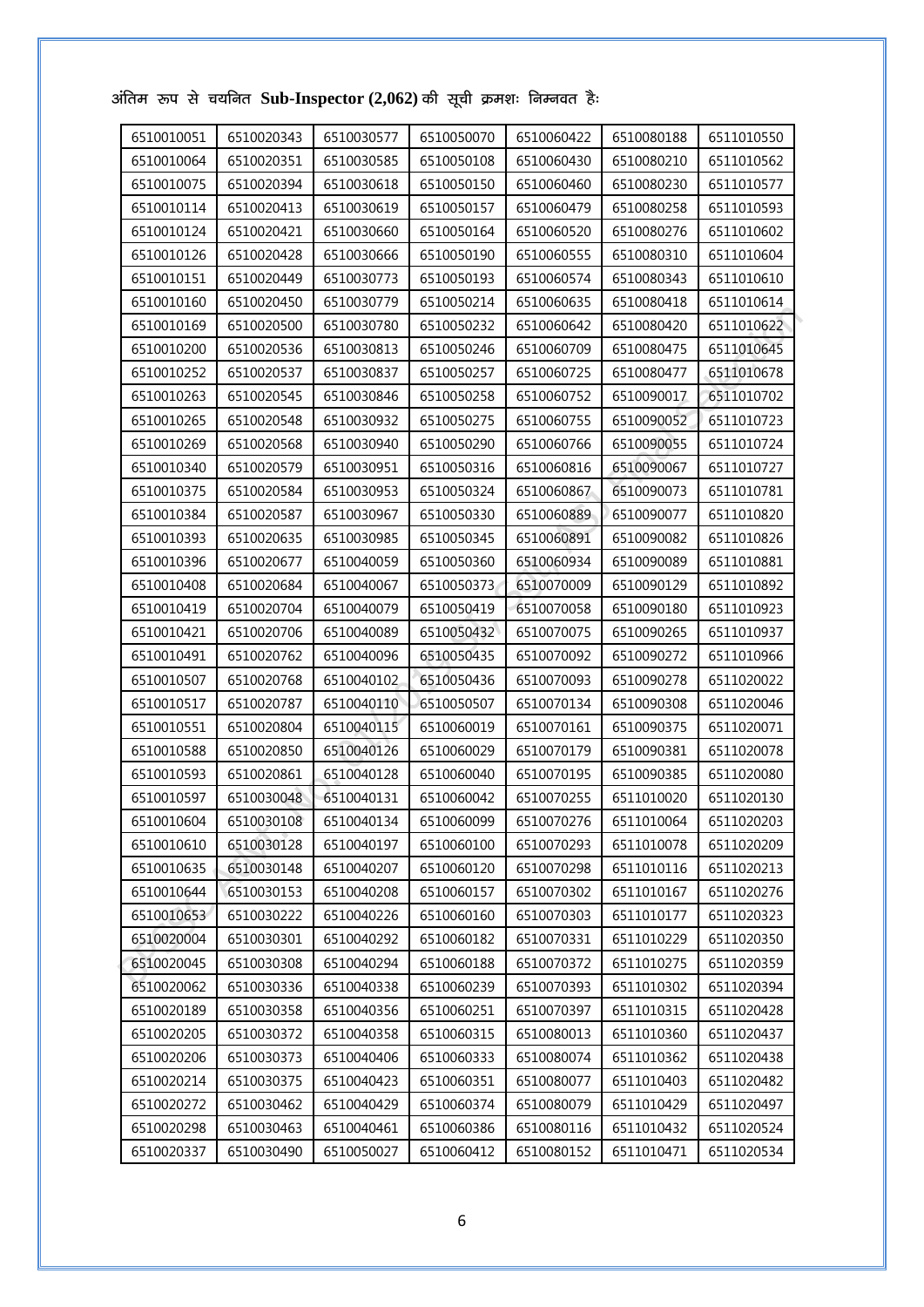| 6511020577 | 6511050183 | 6511080113 | 6511100092 | 6511110534 | 6511120701 | 6512010172 |
|------------|------------|------------|------------|------------|------------|------------|
| 6511020578 | 6511050184 | 6511080123 | 6511100100 | 6511110560 | 6511120702 | 6512010224 |
| 6511020615 | 6511050189 | 6511080126 | 6511100138 | 6511110564 | 6511120746 | 6512010241 |
| 6511020631 | 6511050216 | 6511080201 | 6511100146 | 6511110569 | 6511120761 | 6512010251 |
| 6511020654 | 6511050236 | 6511080227 | 6511100150 | 6511110572 | 6511120773 | 6512010259 |
| 6511020679 | 6511050250 | 6511080235 | 6511100194 | 6511110578 | 6511120810 | 6512010306 |
| 6511020711 | 6511050253 | 6511080283 | 6511100221 | 6511110607 | 6511120831 | 6512010318 |
| 6511020743 | 6511050260 | 6511080312 | 6511100253 | 6511110679 | 6511120857 | 6512010349 |
| 6511020750 | 6511050266 | 6511080315 | 6511100256 | 6511110682 | 6511120885 | 6512010361 |
| 6511020770 | 6511050271 | 6511080317 | 6511100316 | 6511120028 | 6511120926 | 6512010375 |
| 6511030023 | 6511050283 | 6511080333 | 6511100330 | 6511120069 | 6511120958 | 6512010377 |
| 6511030026 | 6511050291 | 6511080338 | 6511100344 | 6511120072 | 6511120959 | 6512010395 |
| 6511030043 | 6511060052 | 6511080339 | 6511100395 | 6511120100 | 6511121008 | 6512010407 |
| 6511030069 | 6511060060 | 6511080344 | 6511100413 | 6511120128 | 6511121018 | 6512010415 |
| 6511030083 | 6511060107 | 6511080348 | 6511100451 | 6511120176 | 6511121042 | 6512010421 |
| 6511030124 | 6511060114 | 6511080353 | 6511100462 | 6511120196 | 6511121044 | 6512010428 |
| 6511030142 | 6511060155 | 6511080377 | 6511100464 | 6511120245 | 6511121049 | 6512010439 |
| 6511030151 | 6511060248 | 6511080472 | 6511100476 | 6511120248 | 6511121072 | 6512010447 |
| 6511030180 | 6511060277 | 6511080515 | 6511100523 | 6511120255 | 6511121082 | 6512010452 |
| 6511030186 | 6511060303 | 6511080527 | 6511100528 | 6511120256 | 6511121084 | 6512010471 |
| 6511030282 | 6511060341 | 6511080547 | 6511100535 | 6511120264 | 6511121088 | 6512010472 |
| 6511030347 | 6511060375 | 6511080568 | 6511100584 | 6511120267 | 6511121122 | 6512010489 |
| 6511040020 | 6511060385 | 6511080583 | 6511100626 | 6511120274 | 6511121133 | 6512010549 |
| 6511040034 | 6511060415 | 6511080593 | 6511100659 | 6511120283 | 6511121144 | 6512010584 |
| 6511040050 | 6511060428 | 6511080596 | 6511100698 | 6511120325 | 6511121157 | 6512010589 |
| 6511040068 | 6511060440 | 6511090006 | 6511100708 | 6511120326 | 6511121160 | 6512010590 |
| 6511040075 | 6511060441 | 6511090009 | 6511110026 | 6511120339 | 6511121161 | 6512010591 |
| 6511040112 | 6511060453 | 6511090015 | 6511110040 | 6511120359 | 6511130052 | 6512010593 |
| 6511040150 | 6511060464 | 6511090042 | 6511110077 | 6511120426 | 6511130062 | 6512010595 |
| 6511040172 | 6511070020 | 6511090092 | 6511110083 | 6511120439 | 6511130098 | 6512010604 |
| 6511040193 | 6511070041 | 6511090109 | 6511110120 | 6511120447 | 6511130240 | 6512010606 |
| 6511040226 | 6511070046 | 6511090125 | 6511110130 | 6511120449 | 6511130252 | 6512010612 |
| 6511040237 | 6511070075 | 6511090148 | 6511110131 | 6511120488 | 6511130348 | 6512010659 |
| 6511040238 | 6511070084 | 6511090203 | 6511110160 | 6511120489 | 6511130353 | 6512010664 |
| 6511040242 | 6511070173 | 6511090204 | 6511110172 | 6511120495 | 6512010012 | 6512010697 |
| 6511040305 | 6511070251 | 6511090206 | 6511110180 | 6511120544 | 6512010017 | 6512010711 |
| 6511040319 | 6511070263 | 6511090210 | 6511110233 | 6511120553 | 6512010024 | 6512010724 |
| 6511040370 | 6511070296 | 6511090245 | 6511110251 | 6511120554 | 6512010031 | 6512010748 |
| 6511040378 | 6511070318 | 6511090293 | 6511110305 | 6511120556 | 6512010089 | 6512010756 |
| 6511040388 | 6511070324 | 6511090331 | 6511110354 | 6511120559 | 6512010105 | 6512010780 |
| 6511040394 | 6511070334 | 6511090444 | 6511110378 | 6511120585 | 6512010118 | 6512010794 |
| 6511040398 | 6511080031 | 6511090460 | 6511110400 | 6511120590 | 6512010142 | 6512010799 |
| 6511050035 | 6511080033 | 6511090472 | 6511110410 | 6511120600 | 6512010143 | 6512010804 |
| 6511050040 | 6511080038 | 6511100027 | 6511110443 | 6511120623 | 6512010146 | 6512010806 |
| 6511050070 | 6511080074 | 6511100074 | 6511110445 | 6511120638 | 6512010155 | 6512010812 |
| 6511050116 | 6511080075 | 6511100079 | 6511110462 | 6511120670 | 6512010164 | 6512010929 |
| 6511050135 | 6511080086 | 6511100089 | 6511110465 | 6511120677 | 6512010166 | 6512010982 |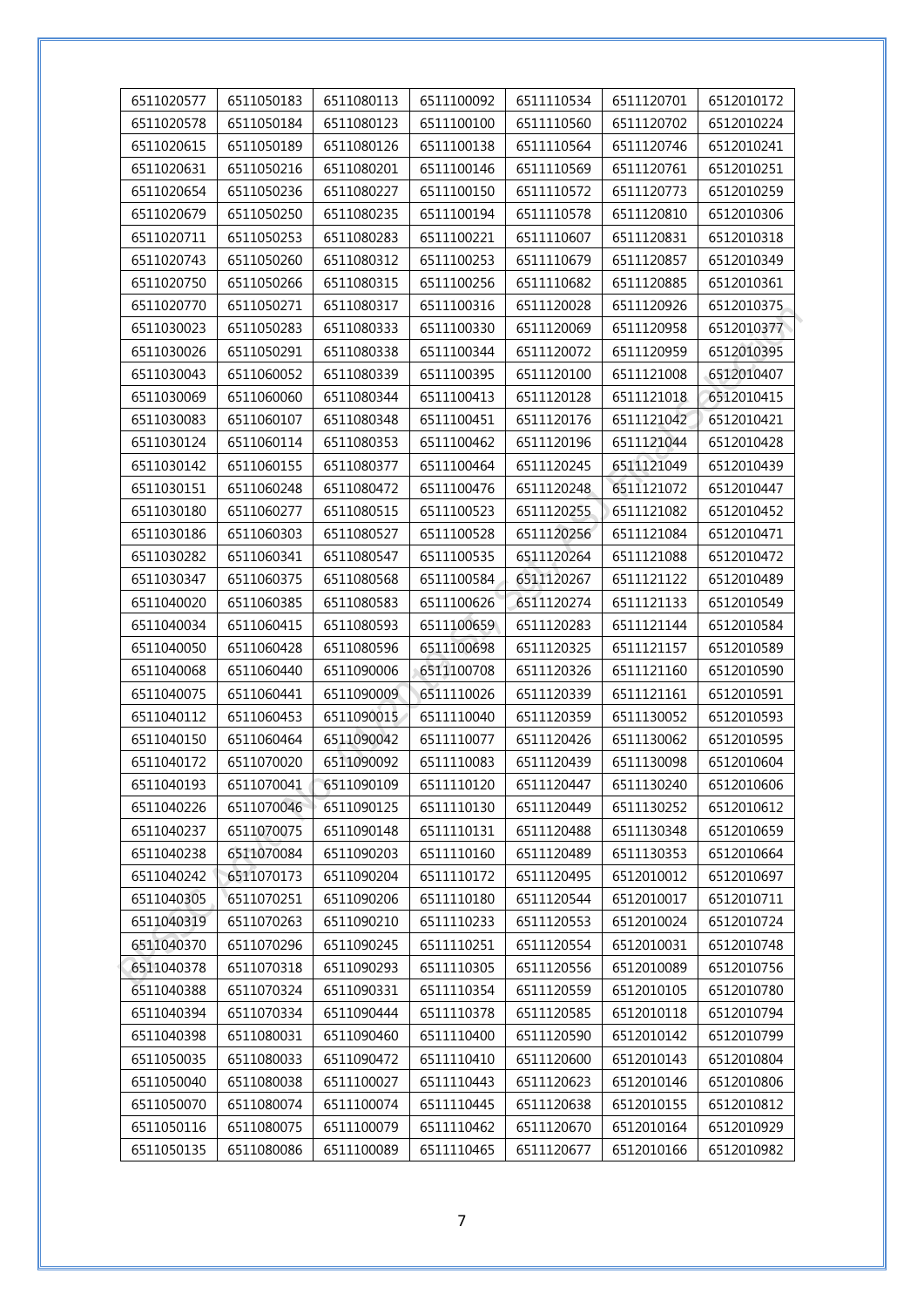| 6512010992 | 6512020577 | 6512050184 | 6512060472 | 6513020529 | 6513040191 | 6513060333 |
|------------|------------|------------|------------|------------|------------|------------|
| 6512010997 | 6512020630 | 6512050204 | 6512060476 | 6513020554 | 6513040206 | 6513060377 |
| 6512011002 | 6512020668 | 6512050205 | 6512060486 | 6513020566 | 6513040221 | 6513060398 |
| 6512011005 | 6512020679 | 6512050256 | 6512060496 | 6513020641 | 6513040246 | 6513060419 |
| 6512011046 | 6512030010 | 6512050304 | 6512060534 | 6513020644 | 6513040247 | 6513060432 |
| 6512011052 | 6512030014 | 6512050368 | 6512060537 | 6513020660 | 6513040259 | 6513060434 |
| 6512011054 | 6512030037 | 6512050373 | 6512060542 | 6513020670 | 6513040344 | 6513060444 |
| 6512020005 | 6512030068 | 6512050409 | 6512060589 | 6513020699 | 6513040381 | 6513060454 |
| 6512020020 | 6512030078 | 6512050414 | 6512060593 | 6513030027 | 6513040388 | 6513060461 |
| 6512020036 | 6512030128 | 6512050425 | 6512060625 | 6513030090 | 6513040421 | 6513060474 |
| 6512020039 | 6512030132 | 6512050434 | 6512060630 | 6513030107 | 6513040433 | 6513060477 |
| 6512020049 | 6512030190 | 6512050444 | 6512060681 | 6513030180 | 6513040447 | 6513060498 |
| 6512020050 | 6512030220 | 6512050448 | 6512060710 | 6513030239 | 6513040461 | 6514010035 |
| 6512020056 | 6512030238 | 6512050464 | 6512060739 | 6513030240 | 6513050048 | 6514010083 |
| 6512020057 | 6512030239 | 6512050474 | 6512060753 | 6513030256 | 6513050077 | 6514010116 |
| 6512020075 | 6512030273 | 6512050496 | 6512060756 | 6513030266 | 6513050082 | 6514010125 |
| 6512020078 | 6512030316 | 6512060036 | 6512060762 | 6513030303 | 6513050086 | 6514010136 |
| 6512020097 | 6512030334 | 6512060045 | 6512060764 | 6513030308 | 6513050116 | 6514010174 |
| 6512020110 | 6512030342 | 6512060104 | 6513010024 | 6513030319 | 6513050122 | 6514010180 |
| 6512020115 | 6512030369 | 6512060155 | 6513010072 | 6513030342 | 6513050150 | 6514010215 |
| 6512020122 | 6512030413 | 6512060173 | 6513010087 | 6513030367 | 6513050202 | 6514010248 |
| 6512020125 | 6512030418 | 6512060180 | 6513010160 | 6513030422 | 6513050278 | 6514010264 |
| 6512020132 | 6512030423 | 6512060200 | 6513010181 | 6513030445 | 6513050280 | 6514010304 |
| 6512020150 | 6512030479 | 6512060201 | 6513010207 | 6513030453 | 6513050286 | 6514010344 |
| 6512020154 | 6512030499 | 6512060203 | 6513010219 | 6513030464 | 6513050290 | 6514020011 |
| 6512020207 | 6512030500 | 6512060231 | 6513010243 | 6513030534 | 6513050299 | 6514020076 |
| 6512020223 | 6512040035 | 6512060237 | 6513010257 | 6513030553 | 6513050325 | 6514020192 |
| 6512020302 | 6512040047 | 6512060249 | 6513010284 | 6513030560 | 6513050331 | 6514020208 |
| 6512020319 | 6512040055 | 6512060253 | 6513010294 | 6513030564 | 6513050341 | 6514020219 |
| 6512020320 | 6512040091 | 6512060257 | 6513010358 | 6513030601 | 6513050348 | 6514020254 |
| 6512020326 | 6512040125 | 6512060286 | 6513010366 | 6513030604 | 6513050359 | 6514020317 |
| 6512020329 | 6512040127 | 6512060296 | 6513010419 | 6513030609 | 6513050371 | 6514020318 |
| 6512020355 | 6512040132 | 6512060320 | 6513010484 | 6513030643 | 6513050409 | 6514020335 |
| 6512020389 | 6512040135 | 6512060345 | 6513020010 | 6513030647 | 6513050434 | 6514020354 |
| 6512020407 | 6512040155 | 6512060369 | 6513020113 | 6513030690 | 6513060099 | 6514030008 |
| 6512020415 | 6512040172 | 6512060378 | 6513020150 | 6513030714 | 6513060110 | 6514030010 |
| 6512020448 | 6512040245 | 6512060388 | 6513020151 | 6513030715 | 6513060111 | 6514030028 |
| 6512020454 | 6512040273 | 6512060410 | 6513020152 | 6513030741 | 6513060114 | 6514030035 |
| 6512020477 | 6512040286 | 6512060414 | 6513020174 | 6513030765 | 6513060233 | 6514030048 |
| 6512020486 | 6512040311 | 6512060426 | 6513020204 | 6513040014 | 6513060242 | 6514030074 |
| 6512020515 | 6512040387 | 6512060435 | 6513020239 | 6513040034 | 6513060257 | 6514030171 |
| 6512020518 | 6512040404 | 6512060441 | 6513020353 | 6513040081 | 6513060271 | 6514030213 |
| 6512020544 | 6512040405 | 6512060443 | 6513020412 | 6513040117 | 6513060273 | 6514030228 |
| 6512020545 | 6512050007 | 6512060444 | 6513020441 | 6513040123 | 6513060283 | 6514040010 |
| 6512020546 | 6512050013 | 6512060445 | 6513020495 | 6513040129 | 6513060309 | 6514040047 |
| 6512020547 | 6512050053 | 6512060450 | 6513020510 | 6513040160 | 6513060311 | 6514040048 |
| 6512020569 | 6512050078 | 6512060456 | 6513020521 | 6513040170 | 6513060318 | 6514040060 |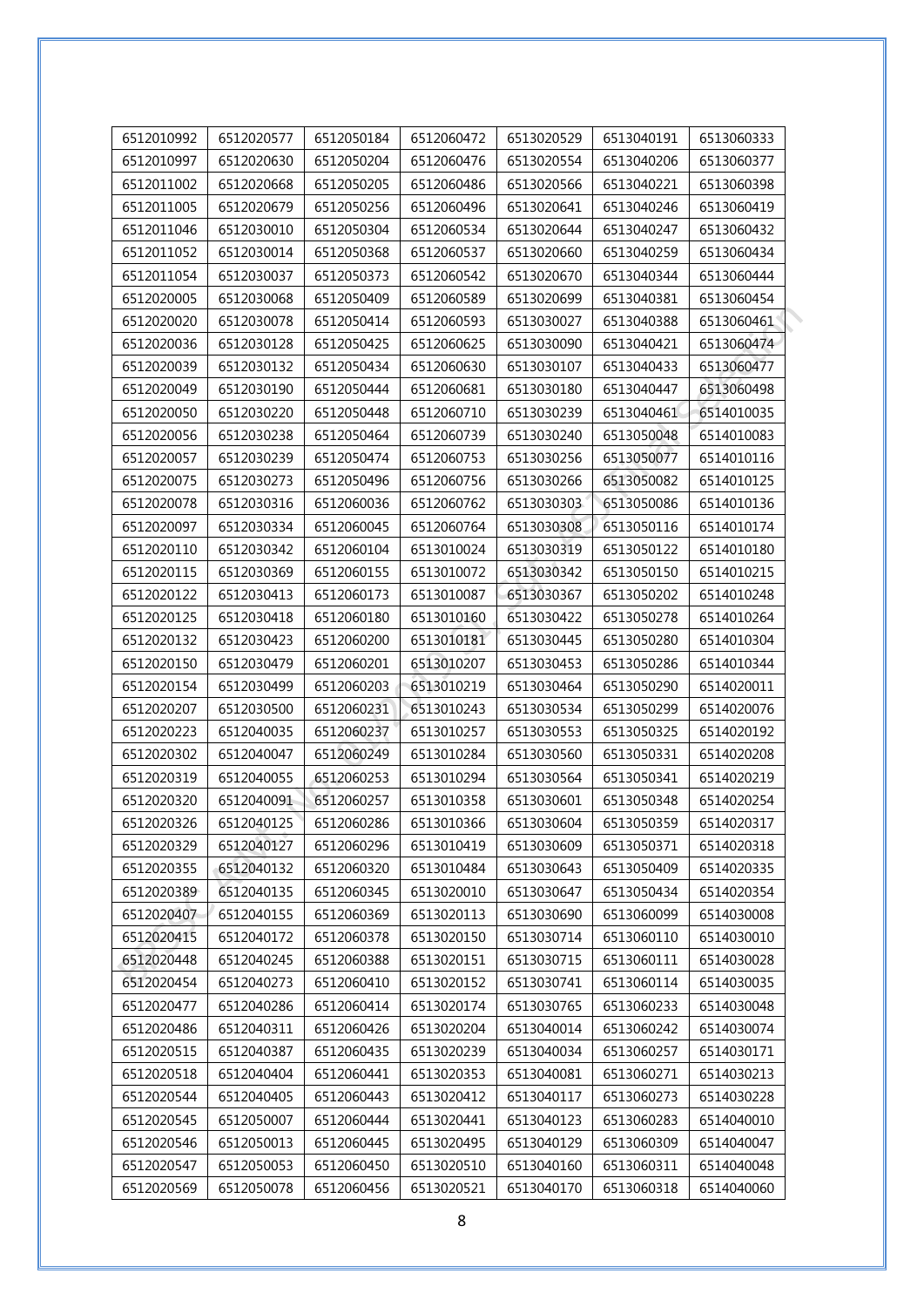| 6514040062 | 6514060045 | 6514090446 | 6514120369 | 6514150971 | 6515020201 | 6515050151 |
|------------|------------|------------|------------|------------|------------|------------|
| 6514040063 | 6514060056 | 6514100015 | 6514120377 | 6514151008 | 6515020208 | 6515050170 |
| 6514040064 | 6514060089 | 6514100026 | 6514120425 | 6514151014 | 6515020245 | 6515050203 |
| 6514040066 | 6514060112 | 6514100040 | 6514120427 | 6514160052 | 6515020270 | 6515050300 |
| 6514040098 | 6514060125 | 6514100050 | 6514120429 | 6514160081 | 6515020301 | 6515050324 |
| 6514040109 | 6514060195 | 6514100098 | 6514120445 | 6514160101 | 6515020358 | 6515050327 |
| 6514040161 | 6514060277 | 6514100107 | 6514120477 | 6514160275 | 6515020380 | 6515050333 |
| 6514040202 | 6514060310 | 6514100126 | 6514120511 | 6514160278 | 6515020454 | 6515050336 |
| 6514040203 | 6514060315 | 6514100140 | 6514120590 | 6514160319 | 6515020465 | 6515050339 |
| 6514040212 | 6514060322 | 6514100150 | 6514130015 | 6514160351 | 6515020471 | 6515050380 |
| 6514040213 | 6514060323 | 6514100153 | 6514130038 | 6514160364 | 6515030037 | 6515050388 |
| 6514040230 | 6514060358 | 6514100155 | 6514130046 | 6514160367 | 6515030043 | 6515060001 |
| 6514040249 | 6514060393 | 6514100156 | 6514130055 | 6514160368 | 6515030049 | 6515060012 |
| 6514040256 | 6514070006 | 6514100158 | 6514130078 | 6514160412 | 6515030051 | 6515060051 |
| 6514040262 | 6514070070 | 6514100165 | 6514130081 | 6514160421 | 6515030084 | 6515060072 |
| 6514040276 | 6514070087 | 6514100191 | 6514130085 | 6514160423 | 6515030173 | 6515060194 |
| 6514040277 | 6514070104 | 6514100192 | 6514130171 | 6515010023 | 6515030238 | 6515060220 |
| 6514040279 | 6514070132 | 6514100194 | 6514130179 | 6515010024 | 6515030264 | 6515060222 |
| 6514040339 | 6514070138 | 6514100258 | 6514130192 | 6515010051 | 6515030278 | 6515060225 |
| 6514040343 | 6514070179 | 6514100286 | 6514130197 | 6515010065 | 6515030387 | 6515060239 |
| 6514040362 | 6514070210 | 6514100298 | 6514130247 | 6515010069 | 6515040057 | 6515060274 |
| 6514040363 | 6514070246 | 6514100311 | 6514130315 | 6515010081 | 6515040062 | 6516010060 |
| 6514040367 | 6514070248 | 6514100313 | 6514140020 | 6515010096 | 6515040126 | 6516010061 |
| 6514040371 | 6514070259 | 6514100329 | 6514140205 | 6515010106 | 6515040130 | 6516010078 |
| 6514040400 | 6514080016 | 6514100333 | 6514140254 | 6515010110 | 6515040133 | 6516010198 |
| 6514040417 | 6514080045 | 6514100340 | 6514150055 | 6515010144 | 6515040134 | 6516010205 |
| 6514040423 | 6514080106 | 6514100342 | 6514150077 | 6515010164 | 6515040165 | 6516010214 |
| 6514040430 | 6514080109 | 6514100357 | 6514150119 | 6515010186 | 6515040180 | 6516010252 |
| 6514040441 | 6514080138 | 6514100424 | 6514150129 | 6515010195 | 6515040200 | 6516010258 |
| 6514040449 | 6514080148 | 6514100428 | 6514150214 | 6515010210 | 6515040205 | 6516010297 |
| 6514050051 | 6514080153 | 6514100449 | 6514150240 | 6515010226 | 6515040229 | 6516010298 |
| 6514050061 | 6514080160 | 6514110078 | 6514150285 | 6515010244 | 6515040250 | 6516020095 |
| 6514050075 | 6514080164 | 6514110182 | 6514150301 | 6515010306 | 6515040262 | 6516020103 |
| 6514050081 | 6514080169 | 6514110207 | 6514150318 | 6515010324 | 6515040334 | 6516020130 |
| 6514050082 | 6514080170 | 6514110270 | 6514150319 | 6515010329 | 6515040352 | 6516020189 |
| 6514050145 | 6514080186 | 6514110276 | 6514150410 | 6515010393 | 6515050001 | 6516020217 |
| 6514050168 | 6514080248 | 6514110328 | 6514150416 | 6515010416 | 6515050005 | 6516020222 |
| 6514050210 | 6514090007 | 6514110360 | 6514150424 | 6515010417 | 6515050012 | 6516030013 |
| 6514050216 | 6514090052 | 6514110389 | 6514150472 | 6515010468 | 6515050048 | 6516030014 |
| 6514050228 | 6514090201 | 6514110412 | 6514150521 | 6515010474 | 6515050051 | 6516030141 |
| 6514050244 | 6514090223 | 6514110422 | 6514150599 | 6515010511 | 6515050066 | 6516030149 |
| 6514050256 | 6514090305 | 6514120191 | 6514150705 | 6515020036 | 6515050103 | 6516030153 |
| 6514050259 | 6514090319 | 6514120224 | 6514150744 | 6515020082 | 6515050111 | 6516030165 |
| 6514060010 | 6514090353 | 6514120278 | 6514150763 | 6515020096 | 6515050112 | 6516030211 |
| 6514060022 | 6514090373 | 6514120286 | 6514150785 | 6515020120 | 6515050126 | 6516030217 |
| 6514060039 | 6514090412 | 6514120299 | 6514150814 | 6515020148 | 6515050129 | 6516030236 |
| 6514060041 | 6514090436 | 6514120365 | 6514150903 | 6515020180 | 6515050140 | 6516030242 |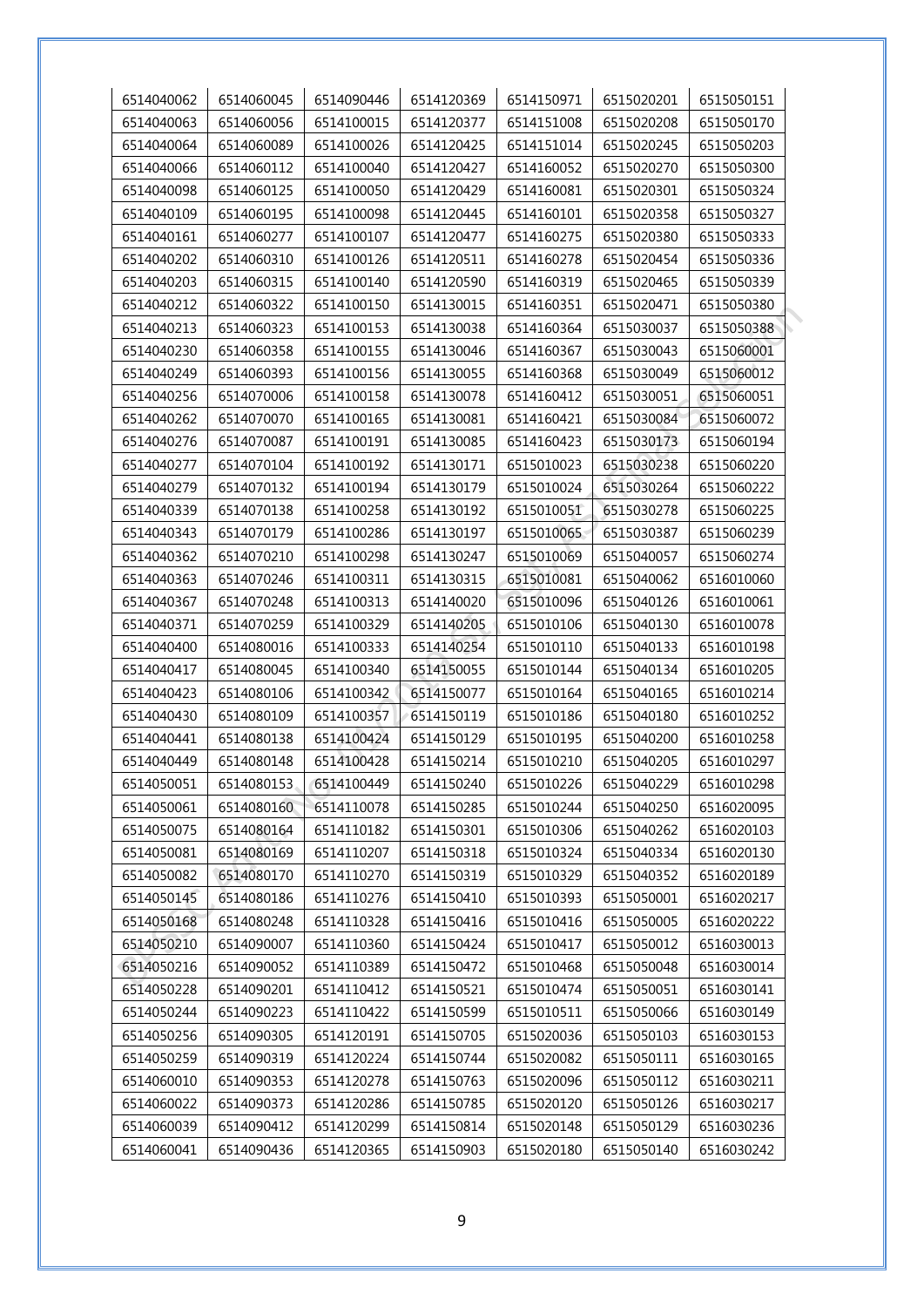| 6516030252               | 6516060205               | 6517010074               | 6517040111               | 6517080047               | 6517110028               | 6518010240 |
|--------------------------|--------------------------|--------------------------|--------------------------|--------------------------|--------------------------|------------|
| 6516030260               | 6516060227               | 6517010134               | 6517040114               | 6517080114               | 6517110030               | 6518010260 |
| 6516030264               | 6516060236               | 6517010180               | 6517040148               | 6517080122               | 6517110161               | 6518010273 |
| 6516030276               | 6516060251               | 6517010181               | 6517040158               | 6517080189               | 6517110204               | 6518010280 |
| 6516030283               | 6516060262               | 6517010182               | 6517050016               | 6517080195               | 6517110214               | 6518010292 |
| 6516030317               | 6516060315               | 6517010222               | 6517050027               | 6517080229               | 6517110237               | 6518010293 |
| 6516030358               | 6516070014               | 6517010235               | 6517050052               | 6517080239               | 6517120045               | 6518020005 |
| 6516030361               | 6516070070               | 6517010306               | 6517050057               | 6517080271               | 6517120105               | 6518020059 |
| 6516030370               | 6516070091               | 6517010336               | 6517050061               | 6517080277               | 6517120107               | 6518020061 |
| 6516030389               | 6516070106               | 6517010391               | 6517050088               | 6517080298               | 6517120108               | 6518020063 |
| 6516040088               | 6516070132               | 6517010400               | 6517050092               | 6517090040               | 6517120137               | 6518020077 |
| 6516040123               | 6516070136               | 6517020014               | 6517050109               | 6517090044               | 6517120147               | 6518020176 |
| 6516040128               | 6516070144               | 6517020019               | 6517050118               | 6517090058               | 6517120179               | 6518020183 |
| 6516040146               | 6516070175               | 6517020021               | 6517050128               | 6517090061               | 6517120207               | 6518020190 |
| 6516040148               | 6516070185               | 6517020027               | 6517050147               | 6517090067               | 6517120216               | 6518020198 |
| 6516040156               | 6516070205               | 6517020028               | 6517050191               | 6517090099               | 6517120222               | 6518020200 |
| 6516040160               | 6516070213               | 6517020029               | 6517050194               | 6517090131               | 6517120237               | 6518020223 |
| 6516040163               | 6516070284               | 6517020059               | 6517050250               | 6517090132               | 6517120243               | 6518030018 |
| 6516040165               | 6516080002               | 6517020065               | 6517050282               | 6517090140               | 6517130032               | 6518030019 |
| 6516040168               | 6516080005               | 6517020066               | 6517050288               | 6517090221               | 6517130048               | 6518030050 |
| 6516040212               | 6516080024               | 6517020071               | 6517060105               | 6517090238               | 6517130054               | 6518030060 |
| 6516040223               | 6516080040               | 6517020088               | 6517060133               | 6517090245               | 6517130131               | 6518030096 |
| 6516040237               | 6516080058               | 6517020101               | 6517060137               | 6517090262               | 6517130145               | 6518030101 |
| 6516040247               | 6516080062               | 6517020142               | 6517060156               | 6517090267               | 6517130192               | 6518030120 |
| 6516040252               | 6516080072               | 6517020157               | 6517060184               | 6517100037               | 6517130251               | 6518030123 |
| 6516040288               | 6516080094               | 6517020170               | 6517060217               | 6517100038               | 6517130272               | 6518030132 |
| 6516050005               | 6516080115               | 6517020197               | 6517060219               | 6517100052               | 6517130278               | 6518030143 |
| 6516050010               | 6516090010               | 6517020211               | 6517060307               | 6517100080               | 6517130351               | 6518030157 |
| 6516050079               | 6516090019               | 6517020254               | 6517060324               | 6517100085               | 6517130353               | 6518030162 |
| 6516050082               | 6516090038               | 6517020329               | 6517060325               | 6517100105               | 6517130354               | 6518030181 |
| 6516050138               | 6516090074               | 6517020338               | 6517060326               | 6517100134               | 6517130357               | 6518030189 |
| 6516050141               | 6516090108               | 6517020340               | 6517060328               | 6517100161               | 6518010009               | 6518030193 |
| 6516050169               | 6516090129               | 6517020357               | 6517060329               | 6517100184               | 6518010010               | 6518030199 |
| 6516050292               | 6516090153               | 6517020358               | 6517060351               | 6517100209               | 6518010014               | 6518040115 |
| 6516050295               | 6516090197               | 6517020367               | 6517060353               | 6517100221               | 6518010016               | 6518040168 |
| 6516050302               | 6516090202               | 6517020368               | 6517060378               | 6517100228               | 6518010045               | 6518040169 |
| 6516050304               | 6516090203               | 6517020378               | 6517070014               | 6517100236               | 6518010066               | 6518040194 |
| 6516050305               | 6516090216               | 6517030118               | 6517070069               | 6517100240               | 6518010081               | 6518040195 |
| 6516050317               | 6516090217               | 6517030156               | 6517070140               | 6517100264               | 6518010094               | 6518040207 |
| 6516060053               | 6516090221               | 6517030169               | 6517070178               | 6517100271               | 6518010098               | 6518040231 |
| 6516060059<br>6516060071 | 6516090247<br>6516090259 | 6517030209<br>6517030264 | 6517070194<br>6517070218 | 6517100285<br>6517100310 | 6518010126<br>6518010129 | 6518040246 |
|                          |                          |                          |                          |                          |                          | 6518040251 |
| 6516060081               | 6516090262               | 6517040001               | 6517070238               | 6517100347               | 6518010152               | 6518040252 |
| 6516060083               | 6516090270               | 6517040016               | 6517070267               | 6517100349               | 6518010156               | 6518040285 |
| 6516060096<br>6516060138 | 6516090288<br>6516090291 | 6517040021<br>6517040023 | 6517070297               | 6517100352<br>6517110002 | 6518010183<br>6518010228 | 6518040380 |
|                          |                          |                          | 6517080008               |                          |                          | 6518040428 |
| 6516060193               | 6517010025               | 6517040049               | 6517080018               | 6517110015               | 6518010234               | 6518050045 |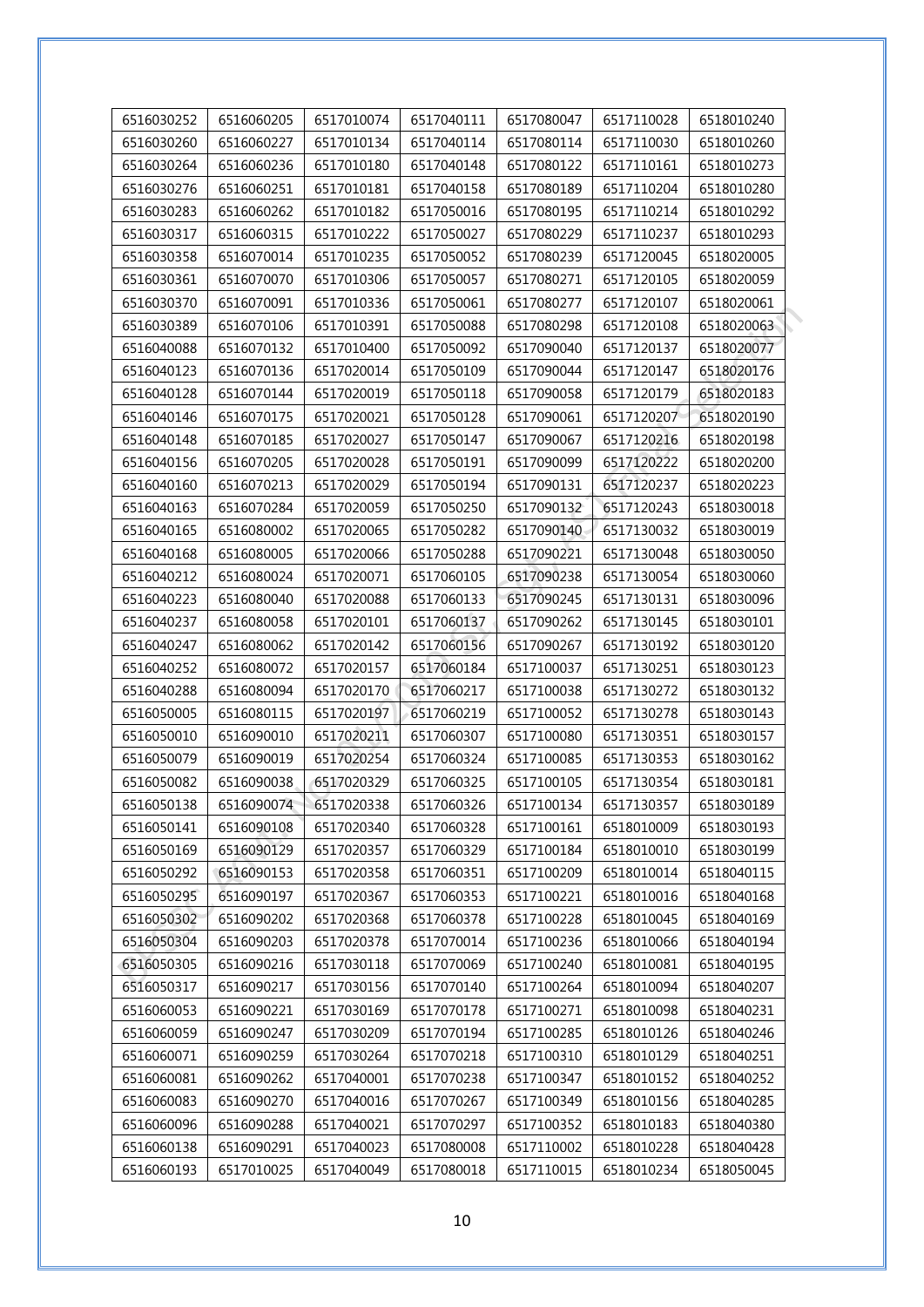| 6518050057 | 6520010075 | 6520030415 | 6520050531 | 6520080359 | 6521020239 | 6521030384 |
|------------|------------|------------|------------|------------|------------|------------|
| 6518050065 | 6520010112 | 6520030454 | 6520060012 | 6520080368 | 6521020268 | 6521030389 |
| 6518050136 | 6520010152 | 6520030475 | 6520060013 | 6520080417 | 6521020272 | 6521030405 |
| 6518050203 | 6520010174 | 6520030484 | 6520060016 | 6520080470 | 6521020327 | 6521030451 |
| 6518050217 | 6520010242 | 6520030486 | 6520060034 | 6521010003 | 6521020335 | 6521030458 |
| 6519010020 | 6520010243 | 6520030489 | 6520060035 | 6521010033 | 6521020346 | 6521030496 |
| 6519010134 | 6520010253 | 6520030495 | 6520060096 | 6521010039 | 6521020375 | 6521030509 |
| 6519010166 | 6520010266 | 6520040047 | 6520060141 | 6521010061 | 6521020402 | 6521030548 |
| 6519010183 | 6520010272 | 6520040088 | 6520060190 | 6521010075 | 6521020471 | 6521030591 |
| 6519010223 | 6520010275 | 6520040090 | 6520060268 | 6521010076 | 6521020499 | 6521030592 |
| 6519010239 | 6520010323 | 6520040108 | 6520060286 | 6521010077 | 6521020522 | 6521030604 |
| 6519010262 | 6520010334 | 6520040119 | 6520060311 | 6521010082 | 6521020538 | 6521030619 |
| 6519010283 | 6520010435 | 6520040150 | 6520060335 | 6521010107 | 6521020549 | 6521030637 |
| 6519010322 | 6520010479 | 6520040183 | 6520060336 | 6521010108 | 6521020571 | 6521040008 |
| 6519020004 | 6520020005 | 6520040229 | 6520060346 | 6521010133 | 6521020638 | 6521040018 |
| 6519020006 | 6520020029 | 6520040237 | 6520060349 | 6521010138 | 6521020643 | 6521040025 |
| 6519020046 | 6520020030 | 6520040268 | 6520060362 | 6521010162 | 6521020646 | 6521040035 |
| 6519020094 | 6520020041 | 6520040297 | 6520060384 | 6521010209 | 6521020670 | 6521040042 |
| 6519020146 | 6520020086 | 6520040299 | 6520060409 | 6521010228 | 6521020709 | 6521040050 |
| 6519020180 | 6520020131 | 6520040302 | 6520060418 | 6521010245 | 6521020720 | 6521040057 |
| 6519020266 | 6520020193 | 6520040320 | 6520060420 | 6521010258 | 6521020733 | 6521040078 |
| 6519020355 | 6520020200 | 6520040330 | 6520060435 | 6521010259 | 6521020771 | 6521040081 |
| 6519020359 | 6520020223 | 6520040370 | 6520060447 | 6521010262 | 6521020773 | 6521040157 |
| 6519020425 | 6520020228 | 6520040407 | 6520060453 | 6521010272 | 6521020802 | 6521040165 |
| 6519020428 | 6520020256 | 6520040441 | 6520070149 | 6521010275 | 6521020814 | 6521040186 |
| 6519020438 | 6520020381 | 6520040457 | 6520070216 | 6521010279 | 6521020815 | 6521040191 |
| 6519030020 | 6520020388 | 6520040514 | 6520070228 | 6521010280 | 6521030013 | 6521040198 |
| 6519030091 | 6520020398 | 6520050019 | 6520070260 | 6521010282 | 6521030019 | 6521040283 |
| 6519030117 | 6520020471 | 6520050035 | 6520070288 | 6521010374 | 6521030024 | 6521040308 |
| 6519030175 | 6520020593 | 6520050040 | 6520070295 | 6521010375 | 6521030035 | 6521040312 |
| 6519030253 | 6520020594 | 6520050055 | 6520070296 | 6521010384 | 6521030059 | 6521040342 |
| 6519030262 | 6520020595 | 6520050081 | 6520070369 | 6521010388 | 6521030071 | 6521040364 |
| 6519040014 | 6520030013 | 6520050107 | 6520070397 | 6521010468 | 6521030105 | 6521040374 |
| 6519040102 | 6520030017 | 6520050139 | 6520070400 | 6521010485 | 6521030111 | 6521040377 |
| 6519040112 | 6520030065 | 6520050147 | 6520070432 | 6521010535 | 6521030158 | 6521040395 |
| 6519040117 | 6520030099 | 6520050185 | 6520080076 | 6521010536 | 6521030199 | 6521040405 |
| 6519040127 | 6520030149 | 6520050197 | 6520080077 | 6521010598 | 6521030224 | 6521040451 |
| 6519040151 | 6520030164 | 6520050210 | 6520080108 | 6521020022 | 6521030272 | 6521040454 |
| 6519040153 | 6520030184 | 6520050236 | 6520080113 | 6521020077 | 6521030292 | 6521040470 |
| 6519040173 | 6520030189 | 6520050267 | 6520080157 | 6521020082 | 6521030320 | 6521040474 |
| 6519040174 | 6520030265 | 6520050307 | 6520080168 | 6521020095 | 6521030334 | 6521040484 |
| 6519040223 | 6520030267 | 6520050364 | 6520080180 | 6521020096 | 6521030344 | 6521040506 |
| 6519040230 | 6520030351 | 6520050389 | 6520080190 | 6521020148 | 6521030346 | 6521040520 |
| 6519050048 | 6520030357 | 6520050416 | 6520080229 | 6521020156 | 6521030363 | 6521040536 |
| 6519050093 | 6520030375 | 6520050442 | 6520080269 | 6521020160 | 6521030367 | 6521040550 |
| 6519050216 | 6520030380 | 6520050445 | 6520080278 | 6521020168 | 6521030375 | 6521040591 |
| 6519050222 | 6520030401 | 6520050478 | 6520080309 | 6521020185 | 6521030381 | 6521040614 |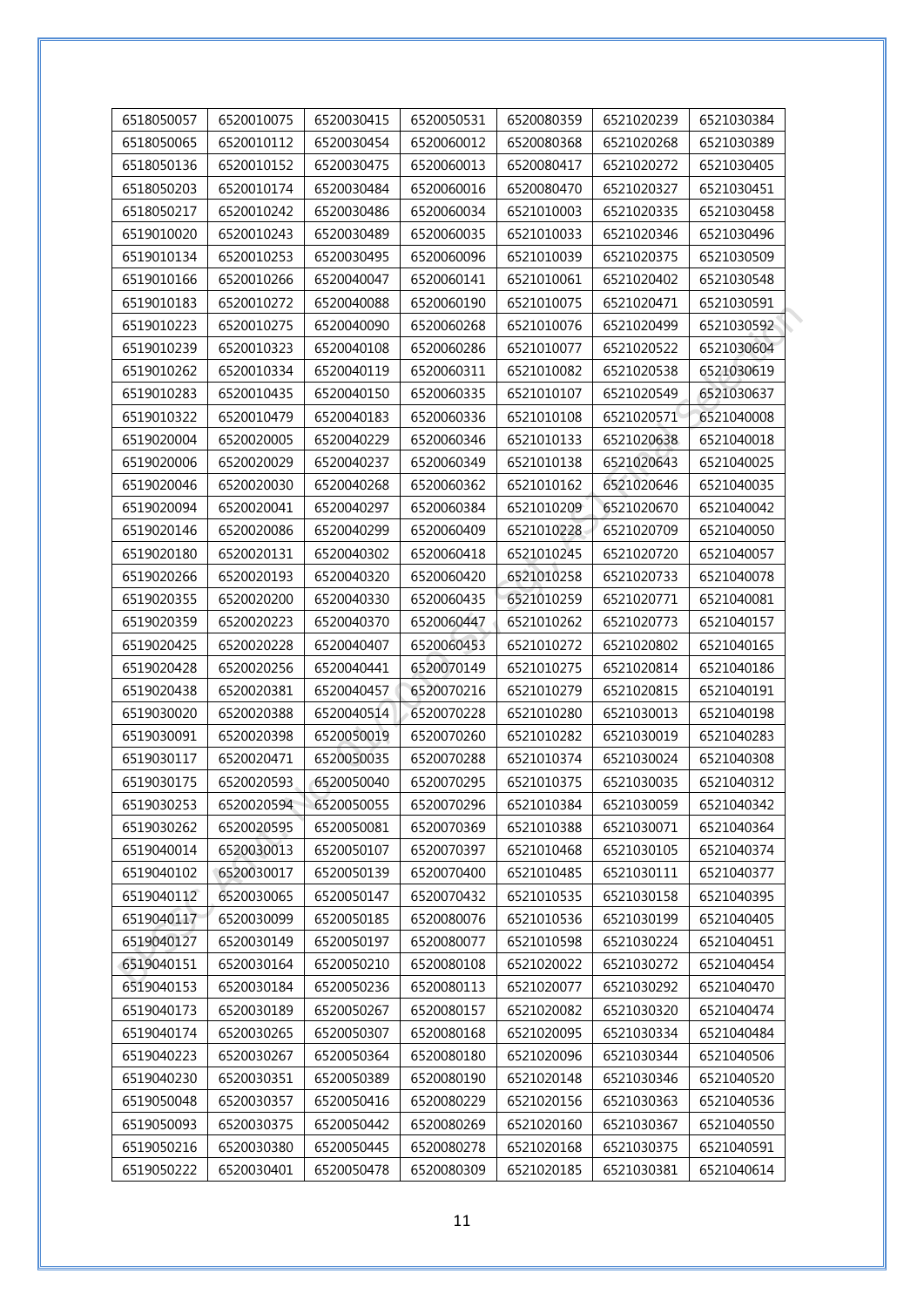| 6521040620 | 6521040817 | 6521041166 | 6521041504 | 6521050207 | 6521050614 | 6521060060 |
|------------|------------|------------|------------|------------|------------|------------|
| 6521040630 | 6521040830 | 6521041176 | 6521041523 | 6521050235 | 6521050653 | 6521060062 |
| 6521040637 | 6521040873 | 6521041257 | 6521041553 | 6521050286 | 6521050681 | 6521060092 |
| 6521040644 | 6521040937 | 6521041267 | 6521041595 | 6521050309 | 6521050735 | 6521060137 |
| 6521040659 | 6521040942 | 6521041271 | 6521041606 | 6521050332 | 6521050819 | 6521060211 |
| 6521040676 | 6521040943 | 6521041289 | 6521041611 | 6521050345 | 6521050843 | 6521060228 |
| 6521040717 | 6521040954 | 6521041293 | 6521041629 | 6521050385 | 6521050857 | 6521060234 |
| 6521040721 | 6521040962 | 6521041320 | 6521041653 | 6521050401 | 6521050860 | 6521060282 |
| 6521040729 | 6521040989 | 6521041327 | 6521041688 | 6521050431 | 6521050862 | 6521060290 |
| 6521040738 | 6521041055 | 6521041331 | 6521041709 | 6521050493 | 6521050865 | 6521060313 |
| 6521040743 | 6521041071 | 6521041337 | 6521041716 | 6521050501 | 6521050873 | 6521060350 |
| 6521040769 | 6521041080 | 6521041345 | 6521041725 | 6521050568 | 6521050895 | 6521060366 |
| 6521040775 | 6521041084 | 6521041354 | 6521041739 | 6521050578 | 6521060003 | 6521060398 |
| 6521040793 | 6521041093 | 6521041364 | 6521041740 | 6521050591 | 6521060020 |            |
| 6521040810 | 6521041101 | 6521041500 | 6521050001 | 6521050594 | 6521060042 |            |
| 6521040816 | 6521041141 | 6521041502 | 6521050029 | 6521050598 | 6521060043 |            |

**vafre :i ls p;fur Sergeant (215) dh l wph Øe'k% fuEuor gS%**

| 6510010319 | 6510090304 | 6511110190 | 6513010267 | 6514070041 | 6516020215 | 6520010487 |
|------------|------------|------------|------------|------------|------------|------------|
| 6510010412 | 6511010310 | 6511110234 | 6513010310 | 6514080126 | 6516040143 | 6520020033 |
| 6510010418 | 6511010384 | 6511110686 | 6513010336 | 6514080168 | 6516060168 | 6520020516 |
| 6510010436 | 6511010522 | 6511120408 | 6513010436 | 6514090013 | 6517010046 | 6520020542 |
| 6510010554 | 6511020142 | 6511120450 | 6513020119 | 6514100070 | 6517010140 | 6520040151 |
| 6510020031 | 6511020167 | 6511120835 | 6513020305 | 6514100176 | 6517010240 | 6520040316 |
| 6510020223 | 6511020346 | 6511120998 | 6513020539 | 6514110147 | 6517010351 | 6520040526 |
| 6510020600 | 6511020449 | 6511121025 | 6513030018 | 6514130366 | 6517030126 | 6520050217 |
| 6510020825 | 6511030028 | 6511121116 | 6513030106 | 6514150252 | 6517030267 | 6520080036 |
| 6510030414 | 6511030033 | 6511121154 | 6513030295 | 6514150481 | 6517040198 | 6521010137 |
| 6510030782 | 6511030119 | 6511121198 | 6513030444 | 6514150670 | 6517060100 | 6521010173 |
| 6510030809 | 6511030256 | 6511130070 | 6513030779 | 6514150683 | 6517060259 | 6521010546 |
| 6510030929 | 6511060016 | 6511130298 | 6513040087 | 6514150832 | 6517070098 | 6521020100 |
| 6510031011 | 6511060071 | 6512010293 | 6513040281 | 6514151033 | 6517080221 | 6521020700 |
| 6510040077 | 6511060073 | 6512010514 | 6513040391 | 6514160287 | 6517090279 | 6521040080 |
| 6510040210 | 6511060251 | 6512010762 | 6513040436 | 6514160352 | 6517100213 | 6521040112 |
| 6510040299 | 6511070007 | 6512010790 | 6513050207 | 6514160408 | 6517100227 | 6521040450 |
| 6510040410 | 6511070035 | 6512010880 | 6513050457 | 6515010125 | 6517120088 | 6521040785 |
| 6510050025 | 6511070201 | 6512011044 | 6513060266 | 6515010178 | 6517120121 | 6521041043 |
| 6510050194 | 6511080140 | 6512020427 | 6513060314 | 6515010189 | 6517130112 | 6521041297 |
| 6510050208 | 6511080358 | 6512020702 | 6513060458 | 6515010476 | 6518010172 | 6521041411 |
| 6510050318 | 6511080391 | 6512030319 | 6513060473 | 6515020186 | 6518030106 | 6521041674 |
| 6510050457 | 6511080510 | 6512040032 | 6513060499 | 6515020227 | 6518040261 | 6521050076 |
| 6510060348 | 6511080574 | 6512040339 | 6514010267 | 6515020458 | 6518040330 | 6521050155 |
| 6510060395 | 6511090073 | 6512050016 | 6514020090 | 6515030103 | 6518040381 | 6521050221 |
| 6510060652 | 6511090119 | 6512050147 | 6514040174 | 6515040015 | 6519010109 | 6521050378 |
| 6510070141 | 6511090154 | 6512050157 | 6514040217 | 6515040132 | 6519020272 | 6521050394 |
| 6510070174 | 6511090178 | 6512060126 | 6514050035 | 6515040345 | 6519020287 | 6521050709 |
| 6510070177 | 6511090263 | 6512060588 | 6514050202 | 6515050029 | 6519030276 | 6521060334 |
| 6510070184 | 6511090311 | 6513010077 | 6514050250 | 6515050135 | 6520010031 |            |
| 6510080029 | 6511110090 | 6513010103 | 6514060294 | 6516010287 | 6520010032 |            |